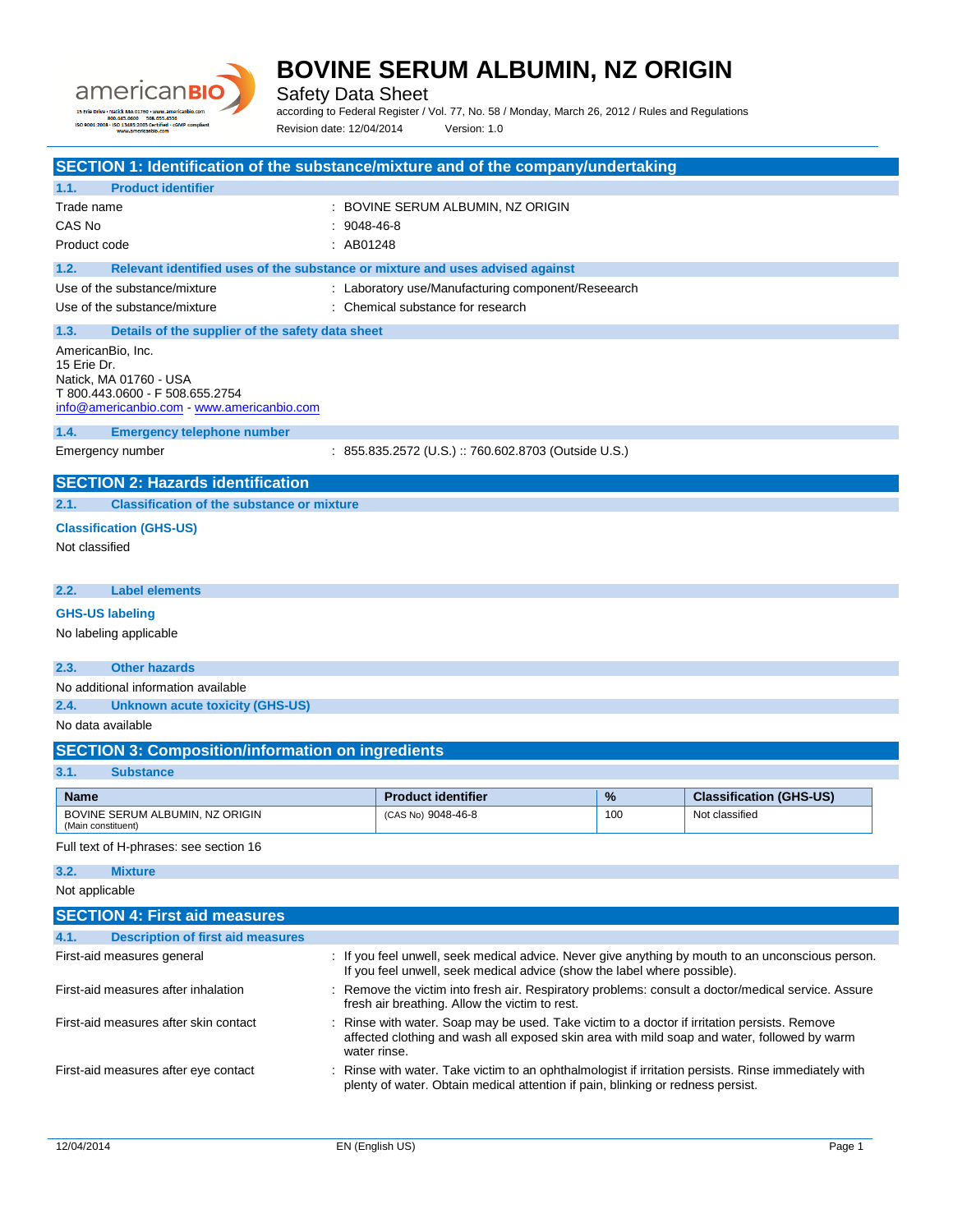Safety Data Sheet

according to Federal Register / Vol. 77, No. 58 / Monday, March 26, 2012 / Rules and Regulations

|                   | First-aid measures after ingestion                                         | : Rinse mouth with water. Immediately after ingestion: give lots of water to drink. Call Poison<br>Information Centre (www.big.be/antigif.htm). Consult a doctor/medical service if you feel unwell.<br>Rinse mouth. Do NOT induce vomiting. Obtain emergency medical attention.                     |
|-------------------|----------------------------------------------------------------------------|------------------------------------------------------------------------------------------------------------------------------------------------------------------------------------------------------------------------------------------------------------------------------------------------------|
| 4.2.              | Most important symptoms and effects, both acute and delayed                |                                                                                                                                                                                                                                                                                                      |
| Symptoms/injuries |                                                                            | : Unlikely to cause harmful effects. Not expected to present a significant hazard under anticipated<br>conditions of normal use.                                                                                                                                                                     |
| 4.3.              | Indication of any immediate medical attention and special treatment needed |                                                                                                                                                                                                                                                                                                      |
|                   | No additional information available                                        |                                                                                                                                                                                                                                                                                                      |
|                   | <b>SECTION 5: Firefighting measures</b>                                    |                                                                                                                                                                                                                                                                                                      |
| 5.1.              | <b>Extinguishing media</b>                                                 |                                                                                                                                                                                                                                                                                                      |
|                   | suitable extinguishing media                                               | : Water spray. Polyvalent foam. ABC powder. Carbon dioxide. Foam. Dry powder. Carbon dioxide.<br>Water spray. Sand.                                                                                                                                                                                  |
|                   | Unsuitable extinguishing media                                             | : No unsuitable extinguishing media known. Do not use a heavy water stream.                                                                                                                                                                                                                          |
| 5.2.              | Special hazards arising from the substance or mixture                      |                                                                                                                                                                                                                                                                                                      |
| Fire hazard       |                                                                            | : DIRECT FIRE HAZARD. No data available on direct fire hazard. INDIRECT FIRE HAZARD. No<br>data available on indirect fire hazard.                                                                                                                                                                   |
| Explosion hazard  |                                                                            | : DIRECT EXPLOSION HAZARD. No data available on direct explosion hazard. INDIRECT<br>EXPLOSION HAZARD. No data available on indirect explosion hazard.                                                                                                                                               |
| Reactivity        |                                                                            | : On burning: release of toxic and corrosive gases/vapours (nitrous vapours, carbon monoxide -<br>carbon dioxide).                                                                                                                                                                                   |
| 5.3.              | <b>Advice for firefighters</b>                                             |                                                                                                                                                                                                                                                                                                      |
|                   | Precautionary measures fire                                                | : Exposure to fire/heat: keep upwind. Exposure to fire/heat: consider evacuation. Exposure to<br>fire/heat: have neighbourhood close doors and windows.                                                                                                                                              |
|                   | Firefighting instructions                                                  | Dilute toxic gases with water spray. Use water spray or fog for cooling exposed containers.<br>Exercise caution when fighting any chemical fire. Avoid (reject) fire-fighting water to enter<br>environment.                                                                                         |
|                   | Protection during firefighting                                             | Heat/fire exposure: compressed air/oxygen apparatus. Do not enter fire area without proper<br>protective equipment, including respiratory protection.                                                                                                                                                |
|                   | <b>SECTION 6: Accidental release measures</b>                              |                                                                                                                                                                                                                                                                                                      |
| 6.1.              | Personal precautions, protective equipment and emergency procedures        |                                                                                                                                                                                                                                                                                                      |
| 6.1.1.            | For non-emergency personnel                                                |                                                                                                                                                                                                                                                                                                      |
|                   | Protective equipment                                                       | : Gloves. Protective clothing. Dust cloud production: compressed air/oxygen apparatus.                                                                                                                                                                                                               |
|                   | <b>Emergency procedures</b>                                                | : Mark the danger area. Prevent dust cloud formation, e.g. by wetting. No naked flames. Wash<br>contaminated clothes. Evacuate unnecessary personnel.                                                                                                                                                |
|                   | Measures in case of dust release                                           | : In case of dust production: keep upwind. Dust production: have neighbourhood close doors and<br>windows.                                                                                                                                                                                           |
| 6.1.2.            | <b>For emergency responders</b>                                            |                                                                                                                                                                                                                                                                                                      |
|                   | Protective equipment                                                       | Equip cleanup crew with proper protection.                                                                                                                                                                                                                                                           |
|                   | <b>Emergency procedures</b>                                                | : Ventilate area.                                                                                                                                                                                                                                                                                    |
| 6.2.              | <b>Environmental precautions</b>                                           |                                                                                                                                                                                                                                                                                                      |
|                   |                                                                            | Prevent entry to sewers and public waters. Notify authorities if liquid enters sewers or public waters.                                                                                                                                                                                              |
| 6.3.              | Methods and material for containment and cleaning up                       |                                                                                                                                                                                                                                                                                                      |
| For containment   |                                                                            | : Contain released substance, pump into suitable containers. Plug the leak, cut off the supply.<br>Knock down/dilute dust cloud with water spray.                                                                                                                                                    |
|                   | Methods for cleaning up                                                    | : Stop dust cloud by humidifying. Scoop solid spill into closing containers. Clean contaminated<br>surfaces with an excess of water. Wash clothing and equipment after handling. On land, sweep<br>or shovel into suitable containers. Minimize generation of dust. Store away from other materials. |
| 6.4.              | <b>Reference to other sections</b>                                         |                                                                                                                                                                                                                                                                                                      |

See Heading 8. Exposure controls and personal protection.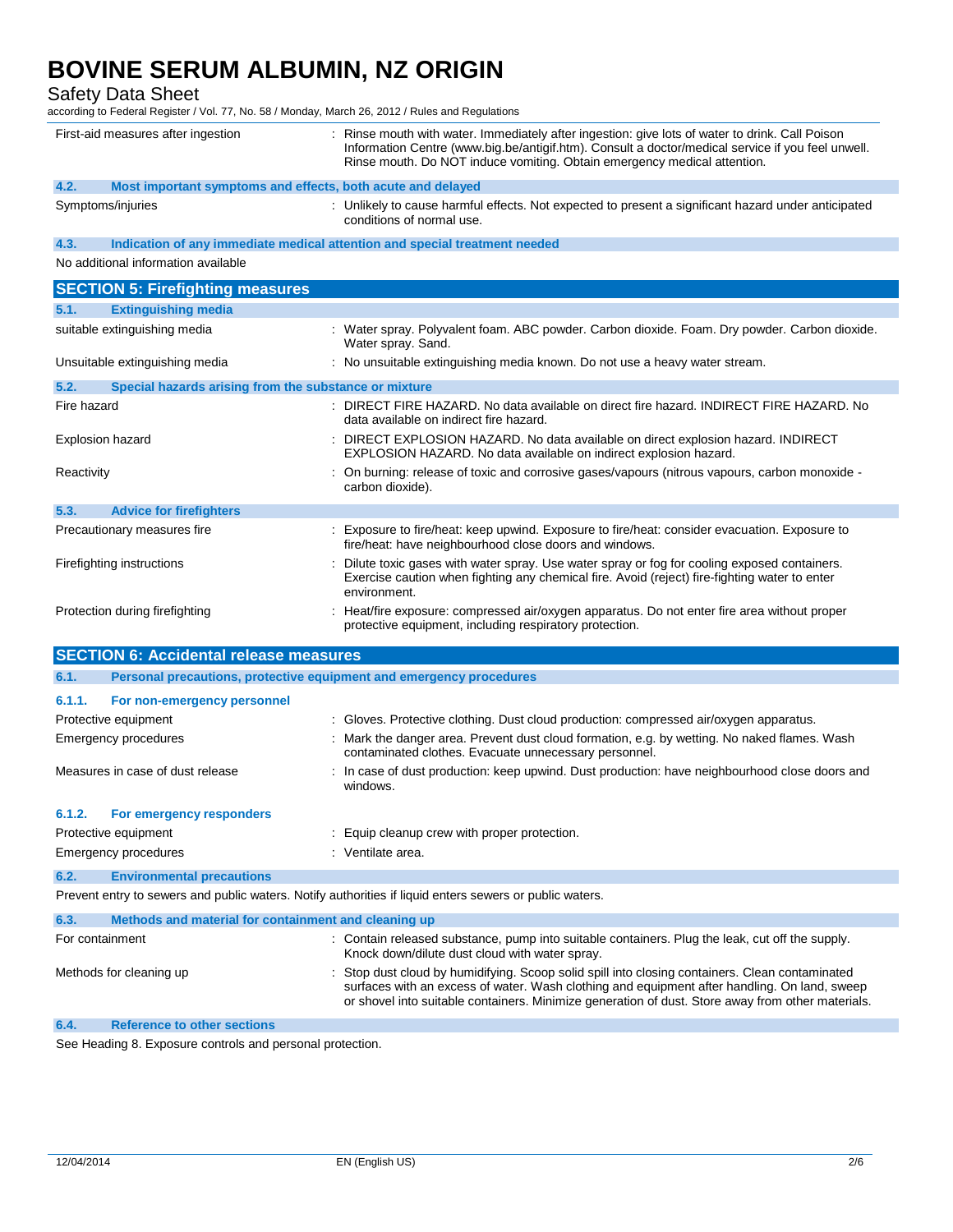Safety Data Sheet

according to Federal Register / Vol. 77, No. 58 / Monday, March 26, 2012 / Rules and Regulations

| <b>SECTION 7: Handling and storage</b>                               |                                                                                                                                                                                                                                                                                                                                                                                                                                                                                          |
|----------------------------------------------------------------------|------------------------------------------------------------------------------------------------------------------------------------------------------------------------------------------------------------------------------------------------------------------------------------------------------------------------------------------------------------------------------------------------------------------------------------------------------------------------------------------|
| <b>Precautions for safe handling</b><br>7.1.                         |                                                                                                                                                                                                                                                                                                                                                                                                                                                                                          |
| Precautions for safe handling                                        | : Comply with the legal requirements. Clean contaminated clothing. Avoid raising dust. Keep away<br>from naked flames/heat. Observe normal hygiene standards. Keep container tightly closed. Carry<br>operations in the open/under local exhaust/ventilation or with respiratory protection. Wash hands<br>and other exposed areas with mild soap and water before eat, drink or smoke and when leaving<br>work. Provide good ventilation in process area to prevent formation of vapor. |
| 7.2.<br>Conditions for safe storage, including any incompatibilities |                                                                                                                                                                                                                                                                                                                                                                                                                                                                                          |
| Storage conditions                                                   | : Keep only in the original container in a cool, well ventilated place away from : Direct sunlight.<br>Keep container closed when not in use.                                                                                                                                                                                                                                                                                                                                            |
| Incompatible products                                                | : Strong bases. strong acids.                                                                                                                                                                                                                                                                                                                                                                                                                                                            |
| Incompatible materials                                               | : Sources of ignition. Direct sunlight.                                                                                                                                                                                                                                                                                                                                                                                                                                                  |
| Heat-ignition                                                        | : KEEP SUBSTANCE AWAY FROM: heat sources.                                                                                                                                                                                                                                                                                                                                                                                                                                                |
| Prohibitions on mixed storage                                        | : KEEP SUBSTANCE AWAY FROM: oxidizing agents.                                                                                                                                                                                                                                                                                                                                                                                                                                            |
| Storage area                                                         | : Store in a dry area. Keep container in a well-ventilated place. Meet the legal requirements.                                                                                                                                                                                                                                                                                                                                                                                           |
| Special rules on packaging                                           | : SPECIAL REQUIREMENTS: closing. correctly labelled. meet the legal requirements. Secure<br>fragile packagings in solid containers.                                                                                                                                                                                                                                                                                                                                                      |
| Packaging materials                                                  | : SUITABLE MATERIAL: No data available. MATERIAL TO AVOID: No data available.                                                                                                                                                                                                                                                                                                                                                                                                            |
| Specific end use(s)<br>7.3.                                          |                                                                                                                                                                                                                                                                                                                                                                                                                                                                                          |

No additional information available

#### **SECTION 8: Exposure controls/personal protection**

#### **8.1. Control parameters**

No additional information available

### **8.2. Exposure controls**

| Personal protective equipment     | : Avoid all unnecessary exposure.                                                                                                                                                |
|-----------------------------------|----------------------------------------------------------------------------------------------------------------------------------------------------------------------------------|
| Materials for protective clothing | : GIVE EXCELLENT RESISTANCE: No data available. GIVE GOOD RESISTANCE: No data<br>available. GIVE LESS RESISTANCE: No data available. GIVE POOR RESISTANCE: No data<br>available. |
| Hand protection                   | : Gloves. Wear protective gloves.                                                                                                                                                |
| Eye protection                    | : Safety glasses. Chemical goggles or safety glasses.                                                                                                                            |
| Skin and body protection          | : Protective clothing.                                                                                                                                                           |
| Respiratory protection            | : Dust production: dust mask with filter type P1. Wear approved mask.                                                                                                            |
| Other information                 | : When using, do not eat, drink or smoke.                                                                                                                                        |

### **SECTION 9: Physical and chemical properties**

| Information on basic physical and chemical properties<br>9.1. |                        |
|---------------------------------------------------------------|------------------------|
| Physical state                                                | : Solid                |
| Appearance                                                    | Crystalline powder.    |
| Color                                                         | White to light yellow. |
| Odor                                                          | Mild odour.            |
| Odor threshold                                                | No data available      |
| рH                                                            | No data available      |
| pH solution                                                   | $6 - 8$                |
| Relative evaporation rate (butyl acetate=1)                   | No data available      |
| Melting point                                                 | No data available      |
| Freezing point                                                | No data available      |
| Boiling point                                                 | No data available      |
| Flash point                                                   | No data available      |
| Self ignition temperature                                     | No data available      |
| Decomposition temperature                                     | No data available      |
| Flammability (solid, gas)                                     | No data available      |
| Vapor pressure                                                | No data available      |
| Relative vapor density at 20 °C                               | No data available      |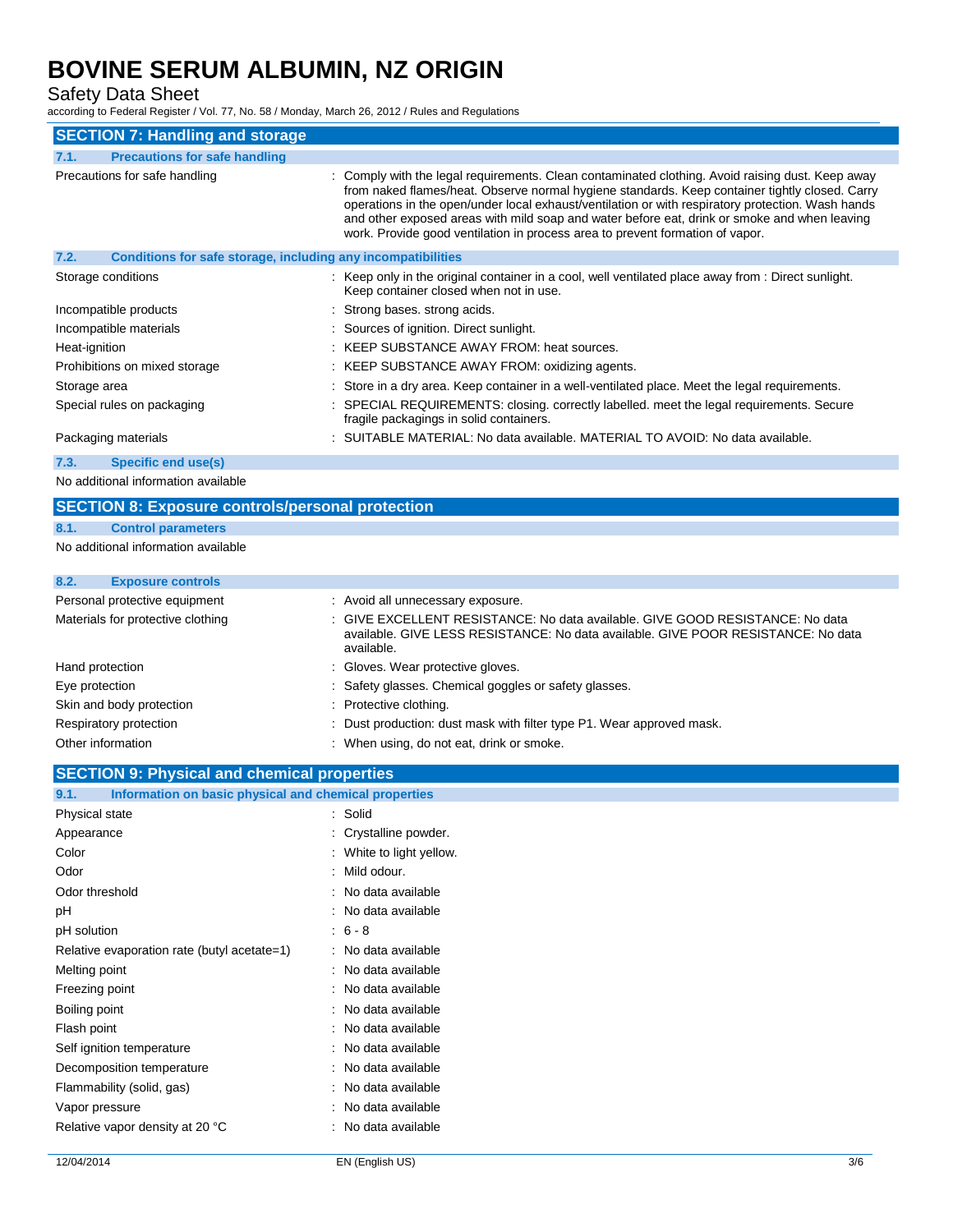### Safety Data Sheet

according to Federal Register / Vol. 77, No. 58 / Monday, March 26, 2012 / Rules and Regulations

| Relative density                 | : No data available                           |
|----------------------------------|-----------------------------------------------|
| Solubility                       | : Poorly soluble in water.<br>Water: $>$ 30 % |
| Log Pow                          | : No data available                           |
| Log Kow                          | : No data available                           |
| Viscosity, kinematic             | : No data available                           |
| Viscosity, dynamic               | : No data available                           |
| Explosive properties             | : No data available                           |
| Oxidizing properties             | : No data available                           |
| <b>Explosive limits</b>          | : No data available                           |
| 9.2.<br><b>Other information</b> |                                               |

#### No additional information available

| <b>SECTION 10: Stability and reactivity</b>            |                                                                                                               |
|--------------------------------------------------------|---------------------------------------------------------------------------------------------------------------|
| <b>Reactivity</b><br>10.1.                             |                                                                                                               |
|                                                        | On burning: release of toxic and corrosive gases/vapours (nitrous vapours, carbon monoxide - carbon dioxide). |
| 10.2.<br><b>Chemical stability</b>                     |                                                                                                               |
| No data available. Not established.                    |                                                                                                               |
| 10.3.<br><b>Possibility of hazardous reactions</b>     |                                                                                                               |
| Not established.                                       |                                                                                                               |
| <b>Conditions to avoid</b><br>10.4.                    |                                                                                                               |
| Direct sunlight. Extremely high or low temperatures.   |                                                                                                               |
| 10.5.<br><b>Incompatible materials</b>                 |                                                                                                               |
| strong acids. Strong bases.                            |                                                                                                               |
| 10.6.<br><b>Hazardous decomposition products</b>       |                                                                                                               |
| fume. Carbon monoxide. Carbon dioxide.                 |                                                                                                               |
| <b>SECTION 11: Toxicological information</b>           |                                                                                                               |
| 11.1.<br><b>Information on toxicological effects</b>   |                                                                                                               |
|                                                        |                                                                                                               |
| Acute toxicity                                         | : Not classified                                                                                              |
| Skin corrosion/irritation                              | Not classified                                                                                                |
| Serious eye damage/irritation                          | Not classified                                                                                                |
| Respiratory or skin sensitization                      | : Not classified                                                                                              |
| Germ cell mutagenicity                                 | : Not classified                                                                                              |
| Carcinogenicity                                        | : Not classified                                                                                              |
| Reproductive toxicity                                  | : Not classified                                                                                              |
| Specific target organ toxicity (single exposure)       | : Not classified                                                                                              |
|                                                        |                                                                                                               |
| Specific target organ toxicity (repeated<br>exposure)  | : Not classified                                                                                              |
| Aspiration hazard                                      | : Not classified                                                                                              |
| Potential Adverse human health effects and<br>symptoms | : Based on available data, the classification criteria are not met.                                           |
| <b>SECTION 12: Ecological information</b>              |                                                                                                               |
| 12.1.<br><b>Toxicity</b>                               |                                                                                                               |

| Ecology - air   | : Not classified as dangerous for the ozone layer (Regulation (EC) No $1005/2009$ ). |
|-----------------|--------------------------------------------------------------------------------------|
| Ecology - water | : Severe water pollutant (surface water). No data available on ecotoxicity.          |

| <b>Persistence and degradability</b><br>12.2.      |                                                                |     |
|----------------------------------------------------|----------------------------------------------------------------|-----|
| <b>BOVINE SERUM ALBUMIN, NZ ORIGIN (9048-46-8)</b> |                                                                |     |
| Persistence and degradability                      | Biodegradability in water: no data available. Not established. |     |
| 12/04/2014                                         | EN (English US)                                                | 4/6 |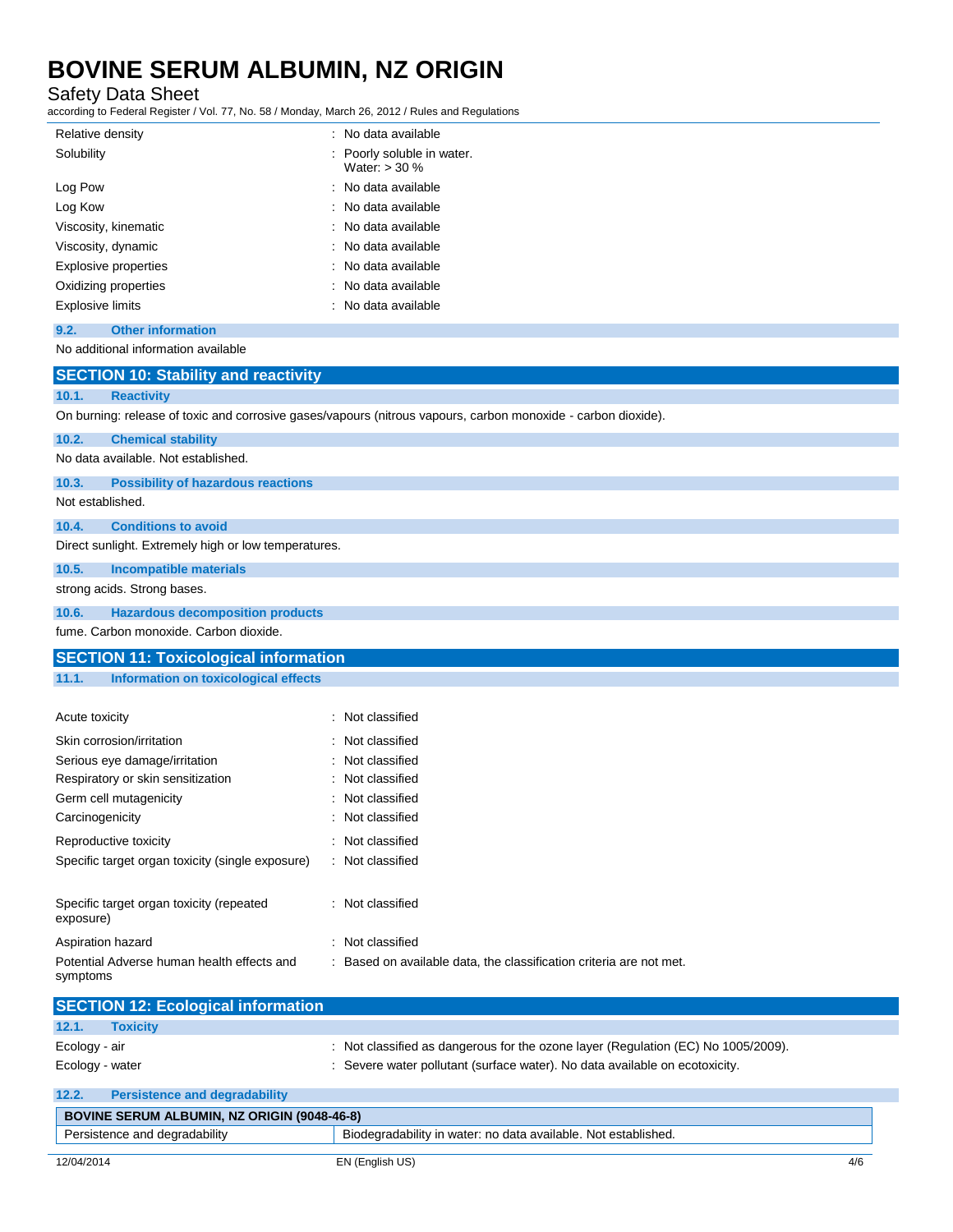### Safety Data Sheet

according to Federal Register / Vol. 77, No. 58 / Monday, March 26, 2012 / Rules and Regulations

| <b>Bioaccumulative potential</b><br>12.3.                                                                                           |                                                                                                                             |  |
|-------------------------------------------------------------------------------------------------------------------------------------|-----------------------------------------------------------------------------------------------------------------------------|--|
| <b>BOVINE SERUM ALBUMIN, NZ ORIGIN (9048-46-8)</b>                                                                                  |                                                                                                                             |  |
| Bioaccumulative potential                                                                                                           | No bioaccumulation data available. Not established.                                                                         |  |
| 12.4.<br><b>Mobility in soil</b>                                                                                                    |                                                                                                                             |  |
| No additional information available                                                                                                 |                                                                                                                             |  |
| 12.5.<br><b>Other adverse effects</b>                                                                                               |                                                                                                                             |  |
| Other information                                                                                                                   | : Avoid release to the environment.                                                                                         |  |
| <b>SECTION 13: Disposal considerations</b>                                                                                          |                                                                                                                             |  |
| 13.1.<br><b>Waste treatment methods</b>                                                                                             |                                                                                                                             |  |
| Waste disposal recommendations                                                                                                      | : Remove to an authorized waste treatment plant. Dispose in a safe manner in accordance with<br>local/national regulations. |  |
| Additional information                                                                                                              | : LWCA (the Netherlands): KGA category 03. Can be considered as non hazardous waste<br>according to Directive 2008/98/EC.   |  |
| Ecology - waste materials                                                                                                           | : Avoid release to the environment.                                                                                         |  |
| <b>SECTION 14: Transport information</b>                                                                                            |                                                                                                                             |  |
| In accordance with DOT                                                                                                              |                                                                                                                             |  |
| No dangerous good in sense of transport regulations                                                                                 |                                                                                                                             |  |
| <b>Additional information</b>                                                                                                       |                                                                                                                             |  |
| Other information                                                                                                                   | : No supplementary information available.                                                                                   |  |
| <b>ADR</b>                                                                                                                          |                                                                                                                             |  |
| Transport document description                                                                                                      | : UN N/A                                                                                                                    |  |
| Packing group (ADR)                                                                                                                 | : N/A                                                                                                                       |  |
| Hazard identification number (Kemler No.)                                                                                           | : N/A                                                                                                                       |  |
| Classification code (ADR)                                                                                                           | $\therefore$ N/A                                                                                                            |  |
| <b>Transport by sea</b><br>No additional information available                                                                      |                                                                                                                             |  |
|                                                                                                                                     |                                                                                                                             |  |
| <b>Air transport</b><br>No additional information available                                                                         |                                                                                                                             |  |
|                                                                                                                                     |                                                                                                                             |  |
| <b>SECTION 15: Regulatory information</b>                                                                                           |                                                                                                                             |  |
| 15.1. US Federal regulations                                                                                                        |                                                                                                                             |  |
| <b>BOVINE SERUM ALBUMIN, NZ ORIGIN (9048-46-8)</b><br>Not listed on the United States TSCA (Toxic Substances Control Act) inventory |                                                                                                                             |  |
|                                                                                                                                     |                                                                                                                             |  |
| 15.2. International regulations                                                                                                     |                                                                                                                             |  |
| <b>CANADA</b>                                                                                                                       |                                                                                                                             |  |
| No additional information available                                                                                                 |                                                                                                                             |  |
| <b>EU-Regulations</b>                                                                                                               |                                                                                                                             |  |
| No additional information available                                                                                                 |                                                                                                                             |  |
|                                                                                                                                     |                                                                                                                             |  |
| Classification according to Regulation (EC) No. 1272/2008 [CLP]                                                                     |                                                                                                                             |  |
| Not classified                                                                                                                      |                                                                                                                             |  |
| <b>Classification according to Directive 67/548/EEC or 1999/45/EC</b>                                                               |                                                                                                                             |  |
| Not classified                                                                                                                      |                                                                                                                             |  |
| <b>National regulations</b><br>15.2.2.                                                                                              |                                                                                                                             |  |
| No additional information available                                                                                                 |                                                                                                                             |  |
| 12/04/2014                                                                                                                          | EN (English US)<br>5/6                                                                                                      |  |